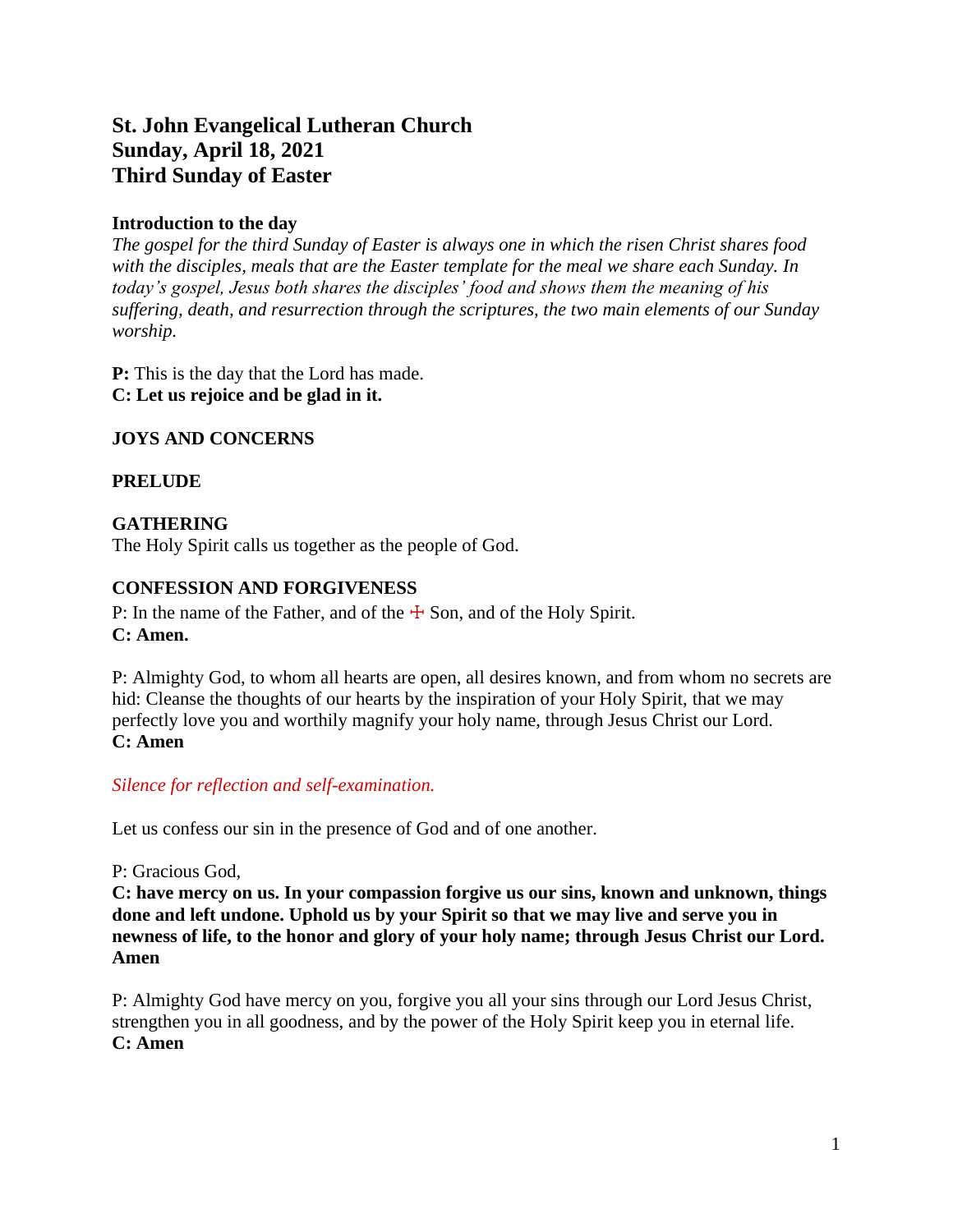### **GATHERING SONG:** *With High Delight Let Us Unite* **(ELW 368)**

#### **GREETINGS**

P: The grace of our Lord Jesus Christ, the love of God, and the communion of the Holy Spirit be with you all. **C: And also with you.**

#### **CANTICLE OF PRAISE**

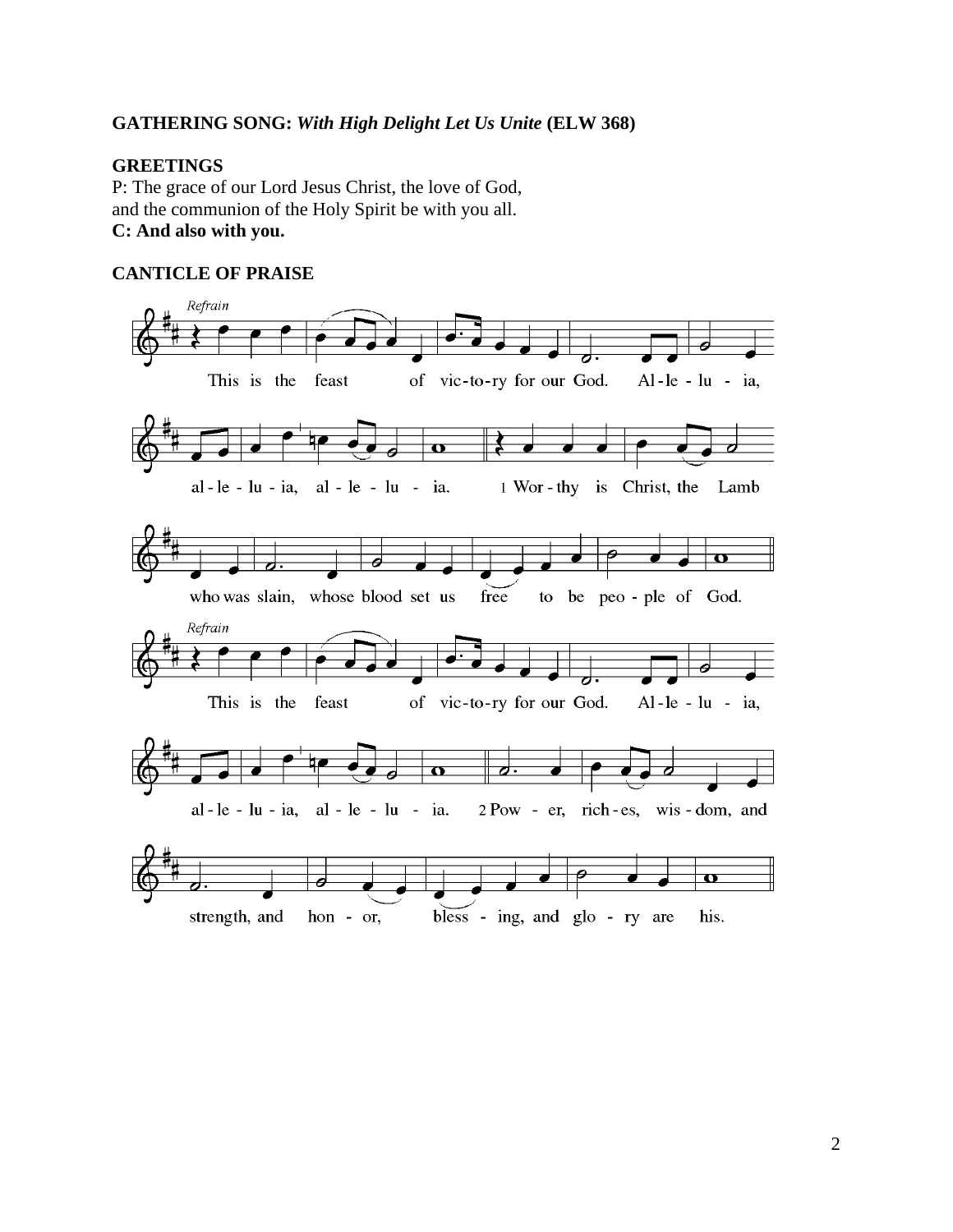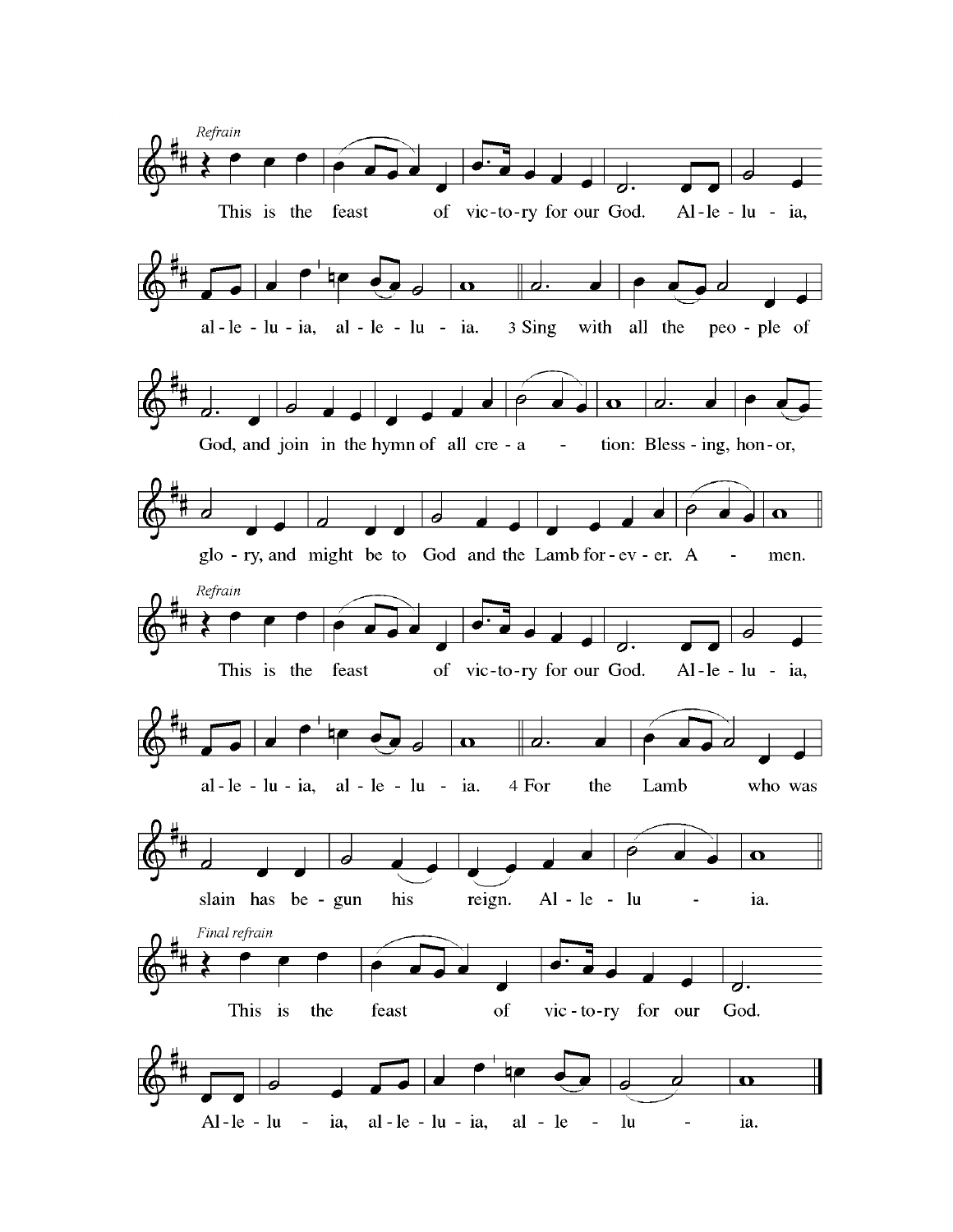#### **PRAYER OF THE DAY**

P: Let us pray.

**C: Holy and righteous God, you are the author of life, and you adopt us to be your children. Fill us with your words of life, that we may live as witnesses to the resurrection of your Son, Jesus Christ, our Savior and Lord, who lives and reigns with you and the Holy Spirit, one God, now and forever. Amen.**

### **WORD**

God speaks to us in scripture reading, preaching, and song.

### **FIRST READING: Acts 3:12-19**

L: A reading from Acts.

*After healing a man unable to walk, Peter preaches to the people, describing how God's promises to Israel have been fulfilled in Jesus. Through the proclamation of Christ's death and resurrection, God is offering them forgiveness and restoration in Jesus' name.*

<sup>12</sup>[Peter] addressed the people, "You Israelites, why do you wonder at this, or why do you stare at us, as though by our own power or piety we had made him walk?13The God of Abraham, the God of Isaac, and the God of Jacob, the God of our ancestors has glorified his servant Jesus, whom you handed over and rejected in the presence of Pilate, though he had decided to release him.  $14$ But you rejected the Holy and Righteous One and asked to have a murderer given to you,  $15$  and you killed the Author of life, whom God raised from the dead. To this we are witnesses. 16And by faith in his name, his name itself has made this man strong, whom you see and know; and the faith that is through Jesus has given him this perfect health in the presence of all of you.

 $17$ "And now, friends, I know that you acted in ignorance, as did also your rulers. <sup>18</sup>In this way God fulfilled what he had foretold through all the prophets, that his Messiah would suffer. <sup>19</sup>Repent therefore, and turn to God so that your sins may be wiped out."

L: The word of the Lord.

**C: Thanks be to God.**

#### **PSALM: 4 read responsively**

<sup>1</sup>Answer me when I call, O God, defender of my cause; you set me free when I was in distress; have mercy on me and hear my prayer. <sup>2</sup>**"You mortals, how long will you dishonor my glory; how long will you love illusions and seek after lies?"** <sup>3</sup>Know that the LORD does wonders for the faithful; the LORD will hear me when I call. <sup>4</sup>**Tremble, then, and do not sin; speak to your heart in silence upon your bed.** <sup>5</sup>Offer the appointed sacrifices, and put your trust in the LORD. <sup>6</sup>**Many are saying, "Who will show us any good?" Let the light of your face shine upon us, O LORD.**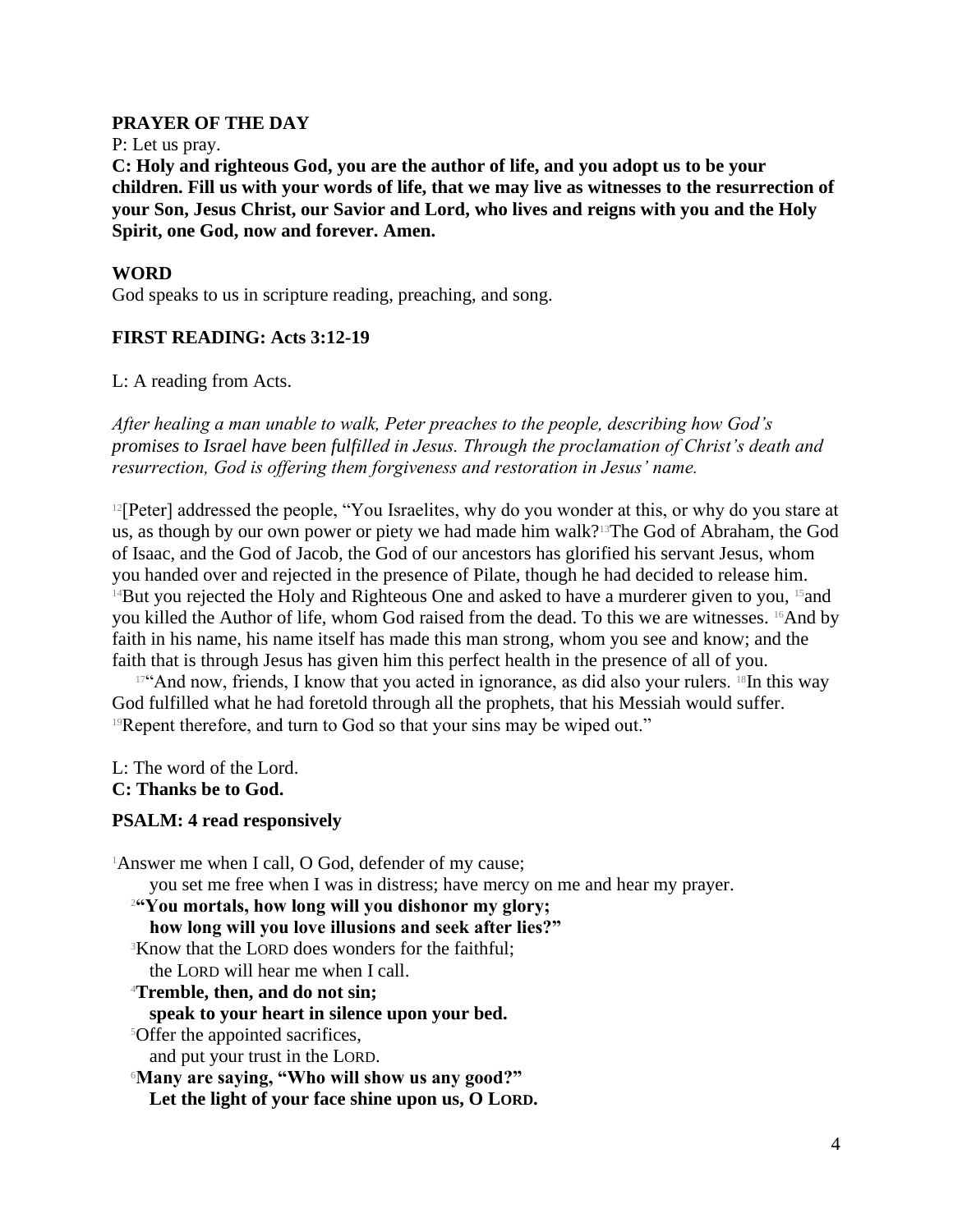<sup>7</sup>You have put gladness in my heart, more than when grain and wine abound. <sup>8</sup>**In peace, I will lie down and sleep; for you alone, O LORD, make me rest secure.**

#### **SECOND READING: 1 John 3:1-7**

L: A reading from 1 John.

*God has loved us in order to make us children of God. Though we do not yet know the full details of our future existence, we trust that God will reveal it just as God revealed Jesus to take away our sins.*

<sup>1</sup>See what love the Father has given us, that we should be called children of God; and that is what we are. The reason the world does not know us is that it did not know him. <sup>2</sup>Beloved, we are God's children now; what we will be has not yet been revealed. What we do know is this: when he is revealed, we will be like him, for we will see him as he is. 3And all who have this hope in him purify themselves, just as he is pure.

<sup>4</sup>Everyone who commits sin is guilty of lawlessness; sin is lawlessness. 5You know that he was revealed to take away sins, and in him there is no sin. No one who abides in him sins; no one who sins has either seen him or known him. 7Little children, let no one deceive you. Everyone who does what is right is righteous, just as he is righteous.

L: The word of the Lord. **C: Thanks be to God.**

#### **GOSPEL ACCLAMATION**

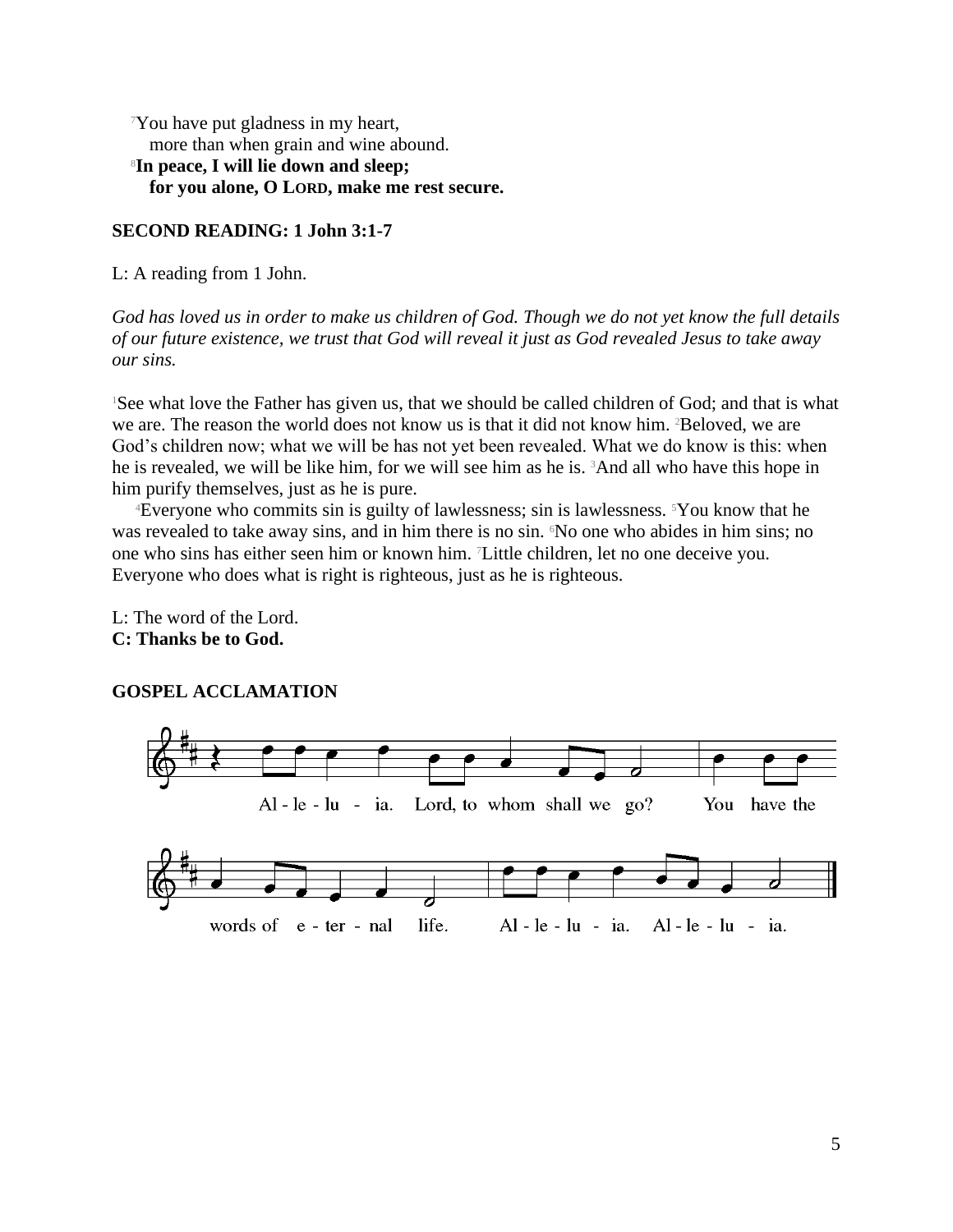#### **GOSPEL: Luke 24:36b-48**

P: The holy gospel according to Luke. **C: Glory to you, O Lord.**

*In this account of an appearance after his resurrection, Jesus opens the minds of the disciples to understand him as Messiah. Jesus convinces them that he has been raised and sends them on a mission to proclaim the message of repentance and forgiveness.*

<sup>36b</sup>Jesus himself stood among [the disciples] and said to them, "Peace be with you." <sup>37</sup>They were startled and terrified, and thought that they were seeing a ghost. <sup>38</sup>He said to them, "Why are you frightened, and why do doubts arise in your hearts? 39Look at my hands and my feet; see that it is I myself. Touch me and see; for a ghost does not have flesh and bones as you see that I have."  $40$ And when he had said this, he showed them his hands and his feet.  $41$ While in their joy they were disbelieving and still wondering, he said to them, "Have you anything here to eat?"  $42$ They gave him a piece of broiled fish, 43and he took it and ate in their presence.

<sup>44</sup>Then he said to them, "These are my words that I spoke to you while I was still with you that everything written about me in the law of Moses, the prophets, and the psalms must be fulfilled." <sup>45</sup>Then he opened their minds to understand the scriptures, <sup>46</sup>and he said to them, "Thus it is written, that the Messiah is to suffer and to rise from the dead on the third day, 47and that repentance and forgiveness of sins is to be proclaimed in his name to all nations, beginning from Jerusalem. <sup>48</sup>You are witnesses of these things."

P: The gospel of the Lord. **C: Praise to you, O Christ.**

#### **SERMON**

#### *Silence for meditation*

#### **HYMN OF THE DAY:** *Lord, You Give the Great Commission* **(ELW 579)**

#### **CREED**

**We believe in one God, the Father, the Almighty, maker of heaven and earth, of all that is, seen and unseen. We believe in one Lord, Jesus Christ, the only Son of God, eternally begotten of the Father, God from God, Light from Light, true God from true God, begotten, not made, of one Being with the Father; through him all things were made. For us and for our salvation**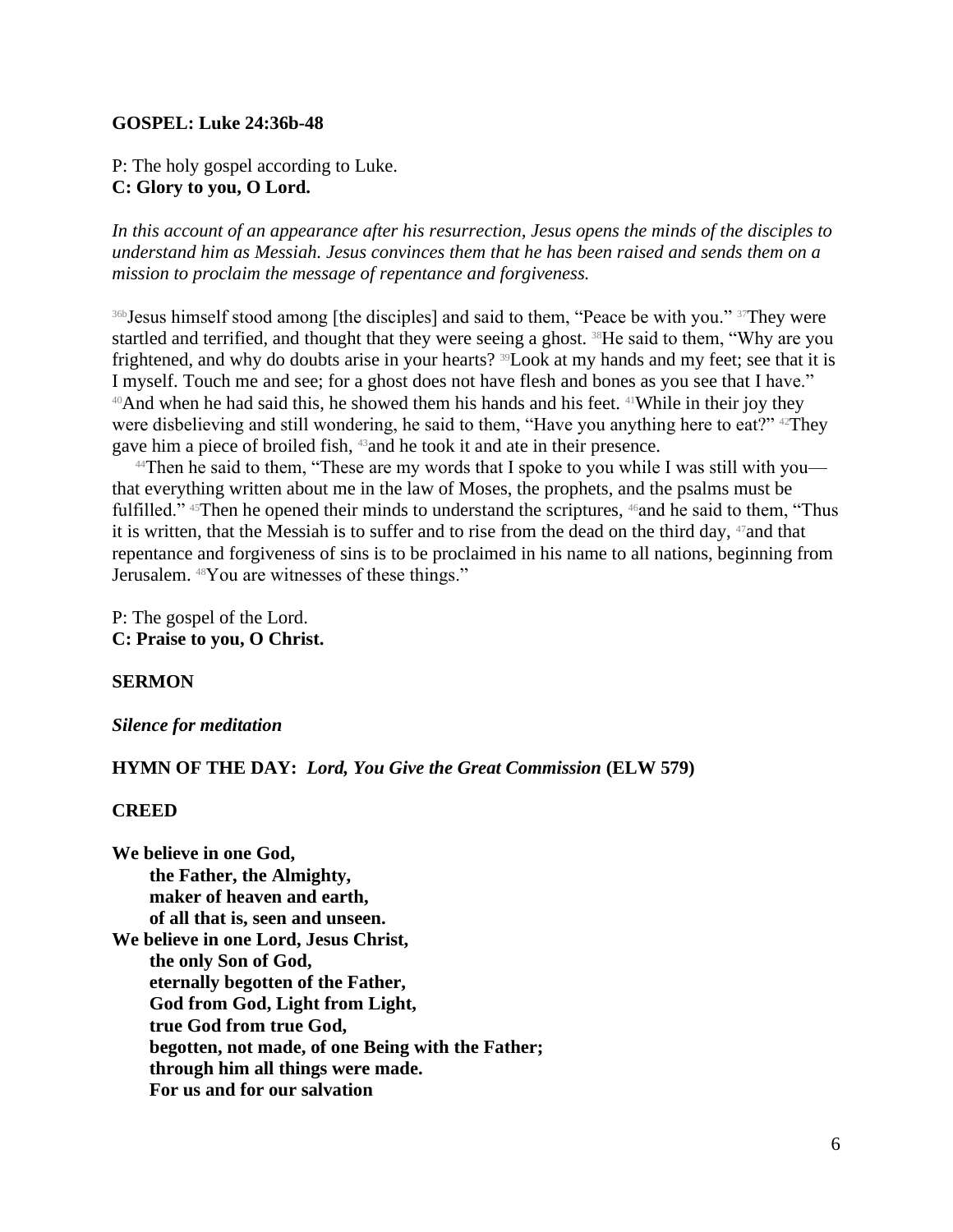**he came down from heaven, was incarnate of the Holy Spirit and the virgin Mary and became truly human. For our sake he was crucified under Pontius Pilate; he suffered death and was buried. On the third day he rose again in accordance with the scriptures; he ascended into heaven and is seated at the right hand of the Father. He will come again in glory to judge the living and the dead, and his kingdom will have no end. We believe in the Holy Spirit, the Lord, the giver of life, who proceeds from the Father and the Son,\* who with the Father and the Son is worshiped and glorified, who has spoken through the prophets. We believe in one holy catholic and apostolic church. We acknowledge one baptism for the forgiveness of sins. We look for the resurrection of the dead, and the life of the world to come. Amen.**

## **PRAYERS OF INTERCESSION**

A: Alive in the risen Christ by the power of the Holy Spirit, we bring our prayers before God who promises to hear us and answer in steadfast love.

## *A brief silence.*

A: Living God, in the midst of Easter joy we are still filled with questions and wondering. Open our hearts and minds as we encounter the scriptures, so that the church embodies repentance and forgiveness in the name of Jesus to all nations. Hear us, O God. **C: Your mercy is great.**

A: Creating God, like a master artist you have fashioned the universe out of your love and delight. Heal your creation where it is in need of restoration. Provide all the inhabitants of earth a peaceful and sustainable home. Hear us, O God. **C: Your mercy is great.**

A: God of all, the nations hunger and thirst for your righteousness. Many call on you for guidance and strength. Answer their hopes with the peace of Christ and give your lovingkindness to national, state, and local leaders of people. Hear us, O God. **C: Your mercy is great.**

A: Healing God, you hear the cries of those in need and answer them in their distress. Grant to those who are sick and suffering your compassion and nurse them back to health and wholeness (*especially*). Be close to the hearts of the lonely. Hear us, O God. **C: Your mercy is great.**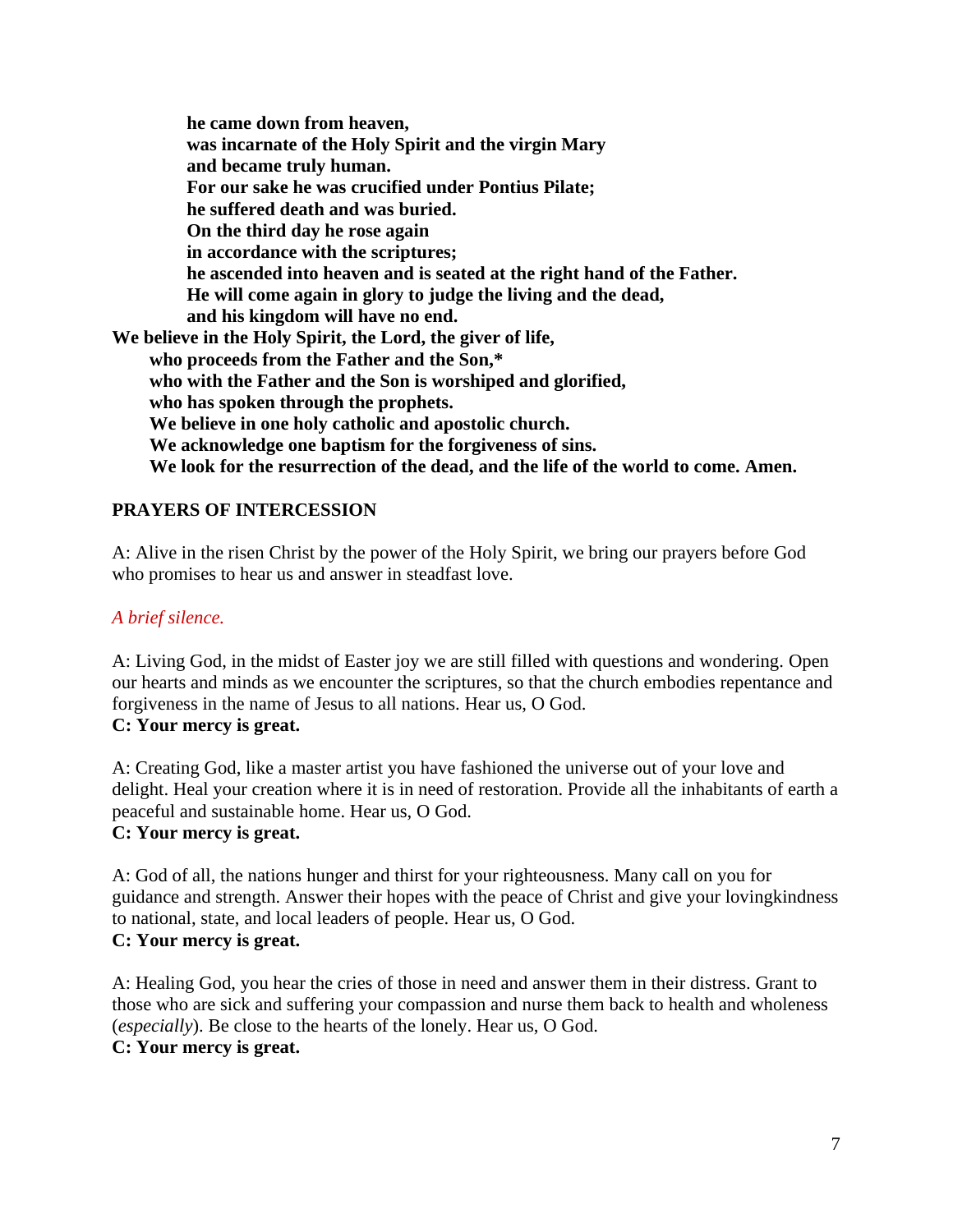A: Loving Parent, you have given us such love that we should be called the children of God. Reveal yourself to us so that we in this community of faith will become more and more like you in our mutual love and bold witness. Hear us, O God.

## **C: Your mercy is great.**

A: God of all times and ages, those who have died in you now see you as you are. We thank you for their lives among us (*especially*). Assure us of the peace you have promised, that we may join them in everlasting life. Hear us, O God.

### **C: Your mercy is great.**

P: In the hope of new life in Christ, we raise our prayers to you, trusting in your never-ending goodness and mercy; through Jesus Christ our Lord. **C: Amen.**

## **MEAL**

God feeds us with the presence of Jesus Christ.

## **Our Offerings**

### *This is our response to God's grace.*

*This ministry is funded by those who call St. John home and are excited about what God is doing through this ministry. If you are new to church, please don't feel any obligation to give. As much as we welcome your gifts for the Lord's work in this place, we care a whole lot more about you than money. We're just thrilled you're here.* 

**CHOIR ANTHEM** - *Sheltered in the Arms of God*

## **OFFERTORY**

## *Offertory Hymn: Create in Me* **(ELW 186)**

*Cre-ate in me a clean heart, O God, and re-new a right spir-it with-in me. Cast me not a-way from your pres-ence, and take not your Ho-ly Spir-it from me. Re-store to me the joy of your sal-va-tion, and up-hold me with your free Spir-it.*

## **OFFERING PRAYER**

A: Let us pray.

Blessed are you, O God, ruler of heaven and earth. Day by day you shower us with blessings. As you have raised us to new life in Christ, give us glad and generous hearts, ready to praise you and to respond to those in need, through Jesus Christ, our Savior and Lord. **C: Amen.**

## **GREAT THANKSGIVING**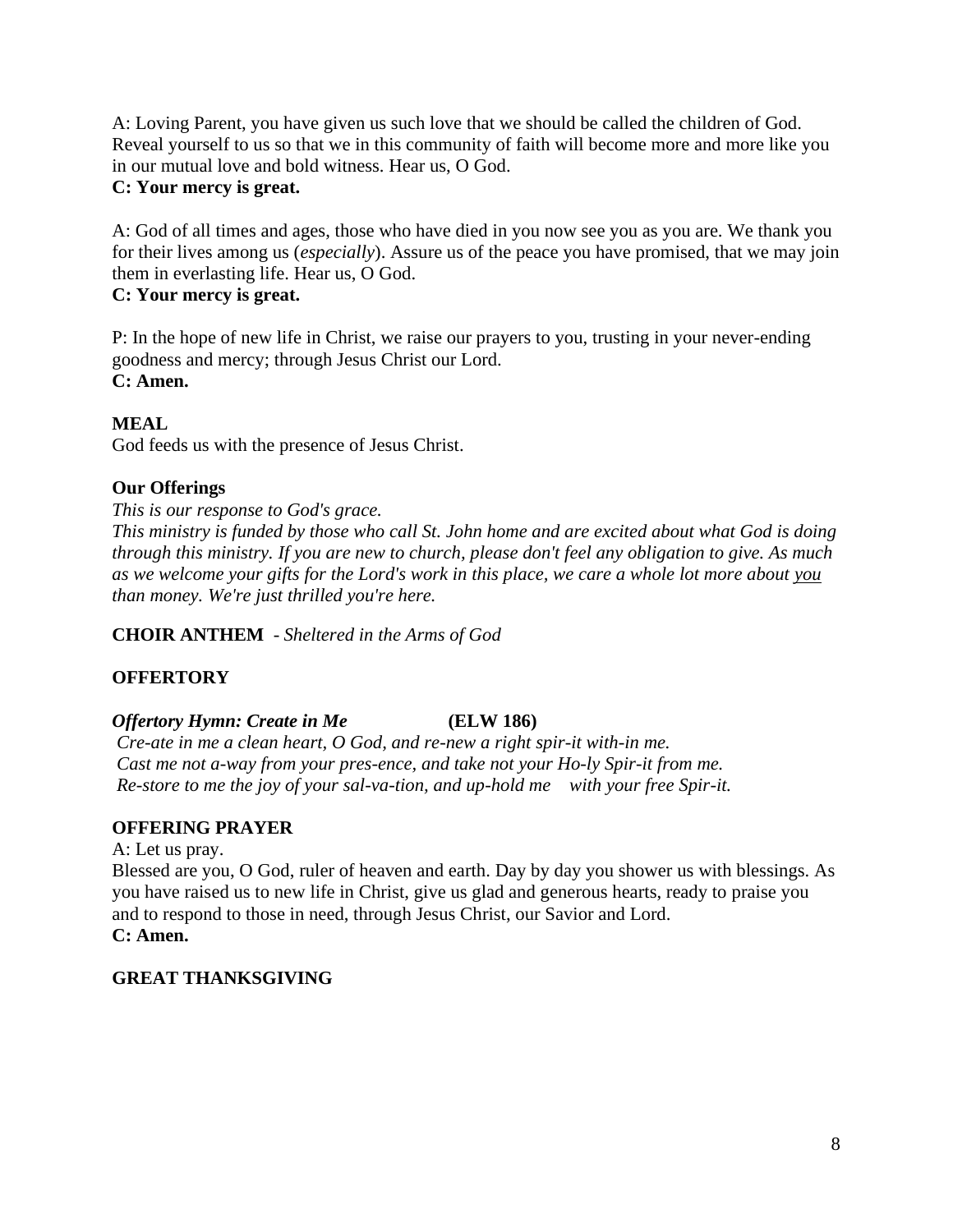### **DIALOGUE**



#### **PREFACE**

It is indeed right, our duty and our joy, that we should at all times and in all places give thanks and praise to you, almighty and merciful God, for the glorious resurrection of our Savior Jesus Christ, the true Paschal Lamb who gave himself to take away our sin; who in dying has destroyed death, and in rising has brought us to eternal life. And so, with Mary Magdalene and Peter and all the witnesses of the resurrection, with earth and sea and all their creatures, and with angels and archangels, cherubim and seraphim, we praise your name and join their unending hymn: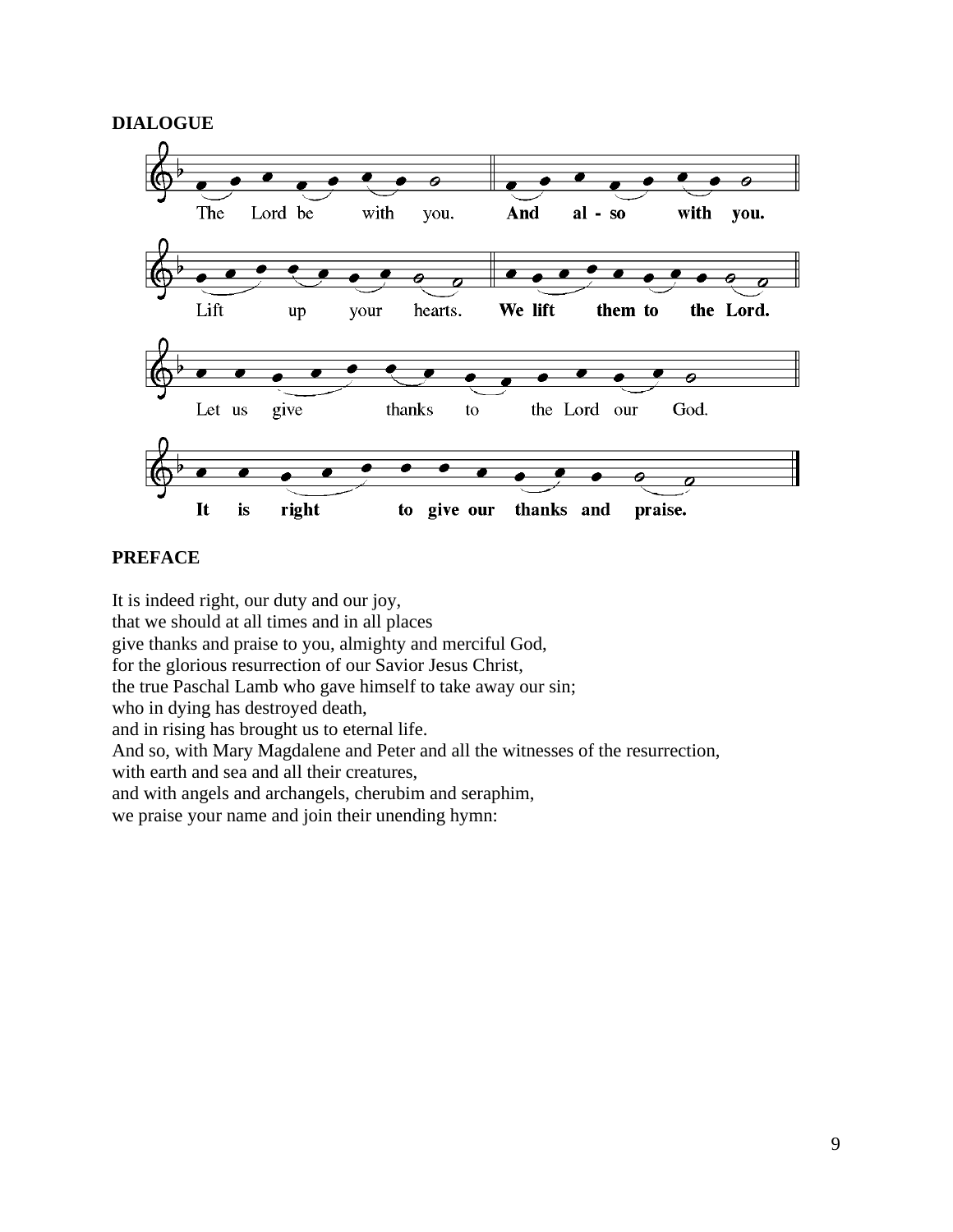

#### **THANKSGIVING AT THE TABLE**

Holy, living, and loving God,

we praise you for creating the heavens and the earth.

We bless you for bringing Noah and his family through the waters of the flood,

for freeing your people Israel from the bonds of slavery,

and for sending your Son to be our Redeemer.

We give you thanks for Jesus

who, living among us, healed the sick,

fed the hungry, and with a love stronger than death, gave his life for others.

In the night in which he was betrayed,

our Lord Jesus took bread, and gave thanks;

broke it, and gave it to his disciples, saying:

Take and eat; this is my body, given for you.

Do this for the remembrance of me.

Again, after supper, he took the cup, gave thanks,

and gave it for all to drink, saying:

This cup is the new covenant in my blood,

shed for you and for all people for the forgiveness of sin.

Do this for the remembrance of me.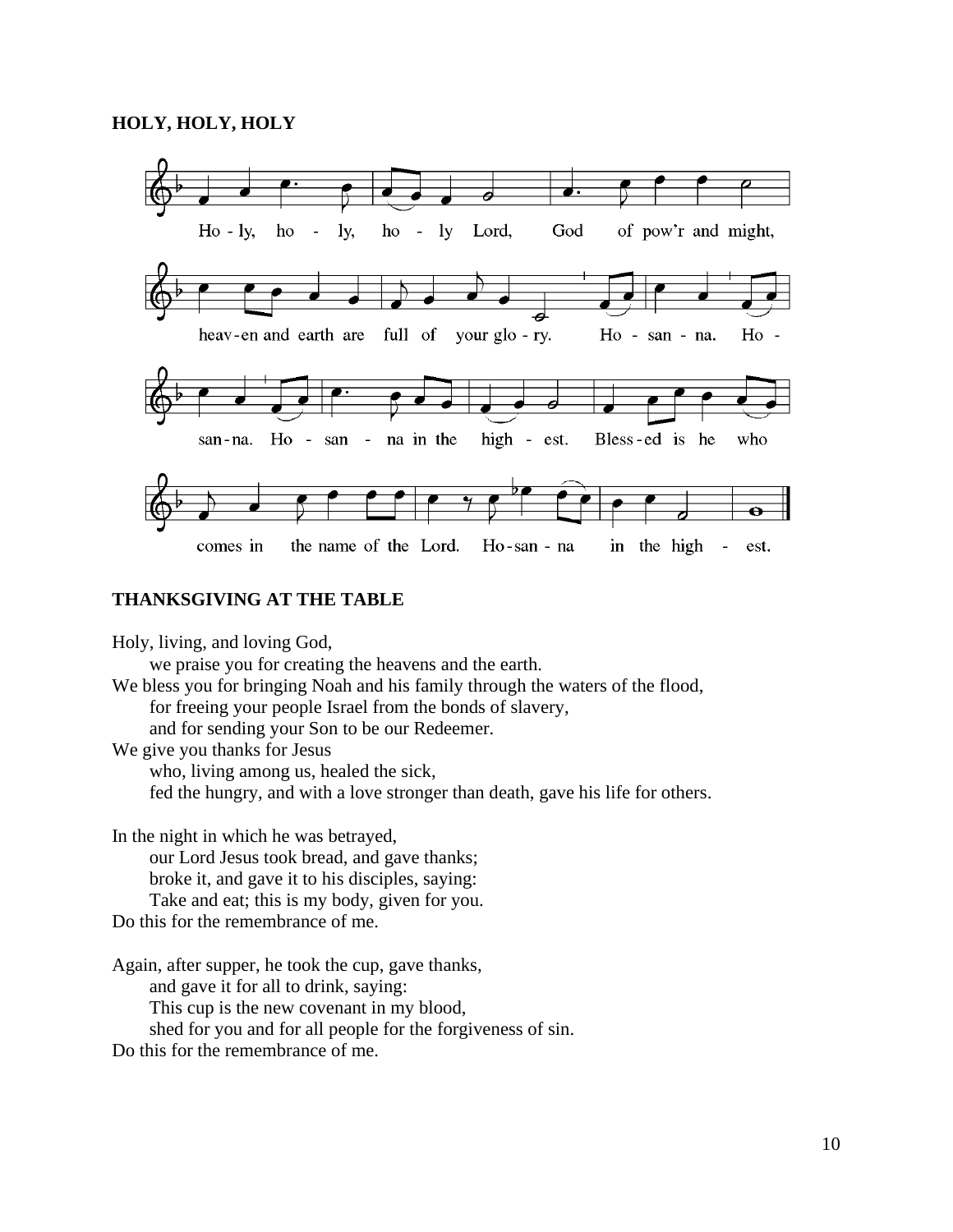Remembering, therefore, his life-giving death and glorious resurrection, we await your promised life for all this dying world. Breathe your Spirit on us and on this bread and cup: carry us in your arms from death to life, that we may live as your chosen ones, clothed in the righteousness of Christ. Through him all glory and honor is yours, Almighty Father, with the Holy Spirit, in your holy Church, both now and forever. **C: Amen**

#### **LORD'S PRAYER**

**Our Father, who art in heaven, hallowed be thy name, thy kingdom come, thy will be done, on earth as it is in heaven. Give us this day our daily bread; and forgive us our trespasses, as we forgive those who trespass against us; and lead us not into temptation, but deliver us from evil. For thine is the kingdom, and the power, and the glory, forever and ever. Amen.**

#### **INVITATION TO COMMUNION**

The risen Christ invites us to this table. Come, eat and be satisfied.

#### **COMMUNION**

*When giving the bread and cup, the communion ministers say*

The body of Christ, given for you. The blood of Christ, shed for you. *and each person may respond*

Amen.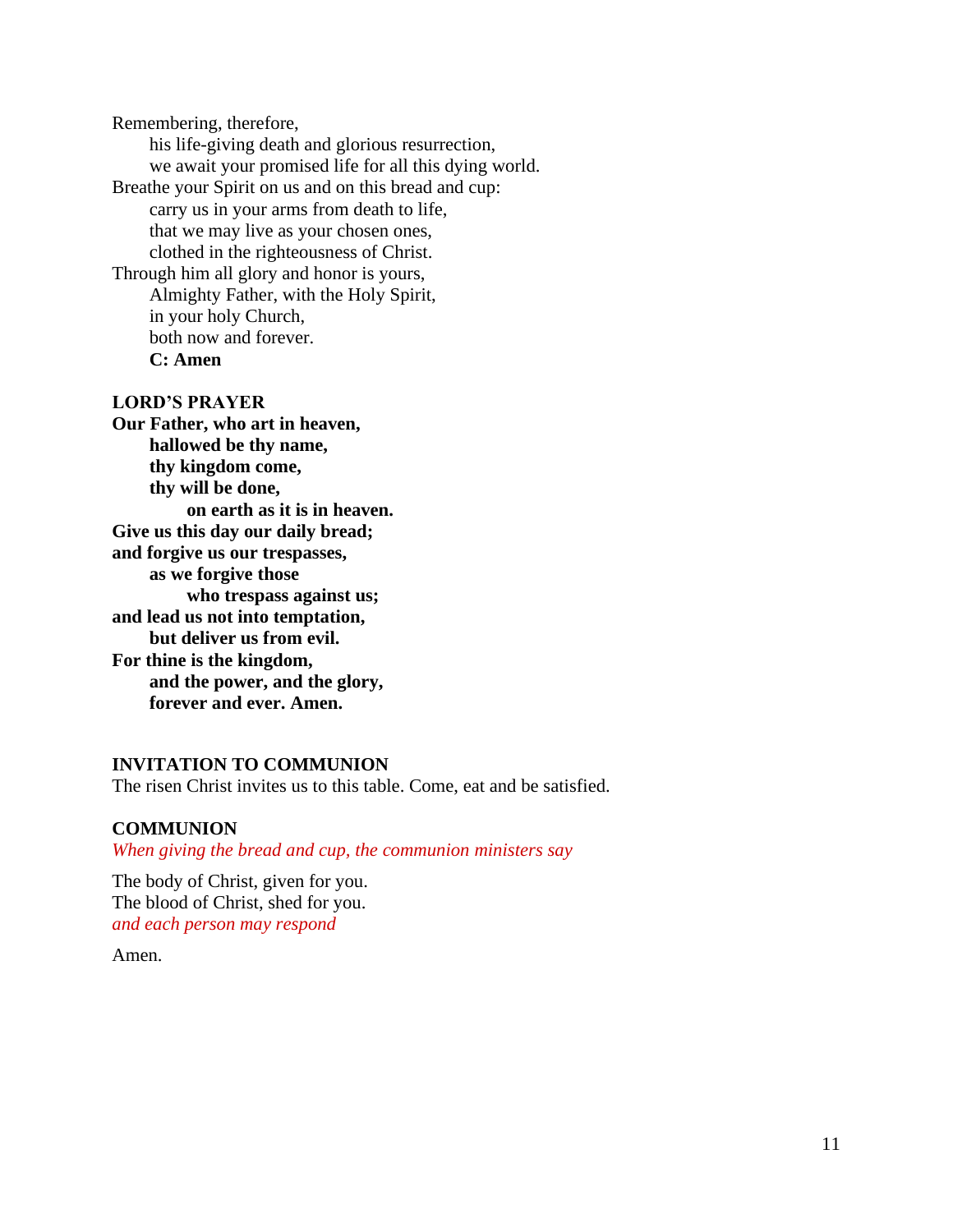### **COMMUNION SONG**



### **SONG AFTER COMMUNION** *Jesus, Name Above All Names*

*Jesus, name above all names, beautiful Savior, glorious Lord ----- Emmanuel, God is with us, blessed Redeemer, living Word. {Repeat} Jesus, name above all names, beautiful Savior, glorious Lord ----- Emmanuel, God is with us, blessed Redeemer, living Word ---.*

## **PRAYER AFTER COMMUNION**

P: Let us pray.

Life-giving God, in the mystery of Christ's resurrection you send light to conquer darkness, water to give new life, and the bread of life to nourish your people. Send us forth as witnesses to your Son's resurrection, that we may show your glory to all the world, through Jesus Christ, our risen Lord.

### **C: Amen.**

#### **SENDING**

God blesses us and sends us in mission to the world.

#### **BLESSING**

May our glorious God grant you a spirit of wisdom to know and to love the risen Lord Jesus. The God of life, Father,  $\pm$  Son, and Holy Spirit, bless you now and forever. **C: Amen.**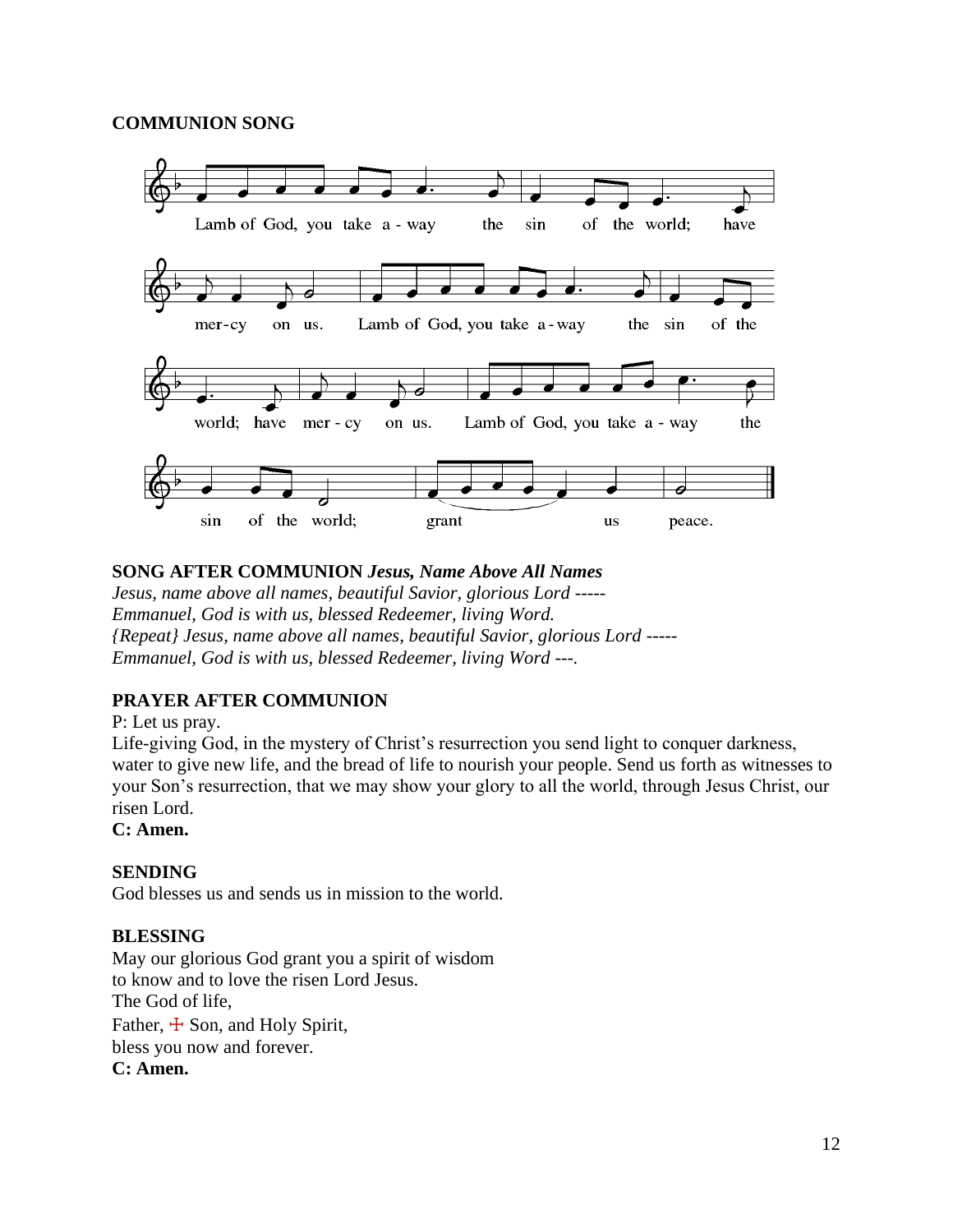# **SENDING SONG** *Christ Is Alive! Let Christians Sing* **(ELW 389)**

### **DISMISSAL**

P: Alleluia! Christ is risen. **C: Christ is risen indeed. Alleluia!** P: Go in peace. Share the good news. Alleluia! **C: Thanks be to God. Alleluia!**

**Postlude**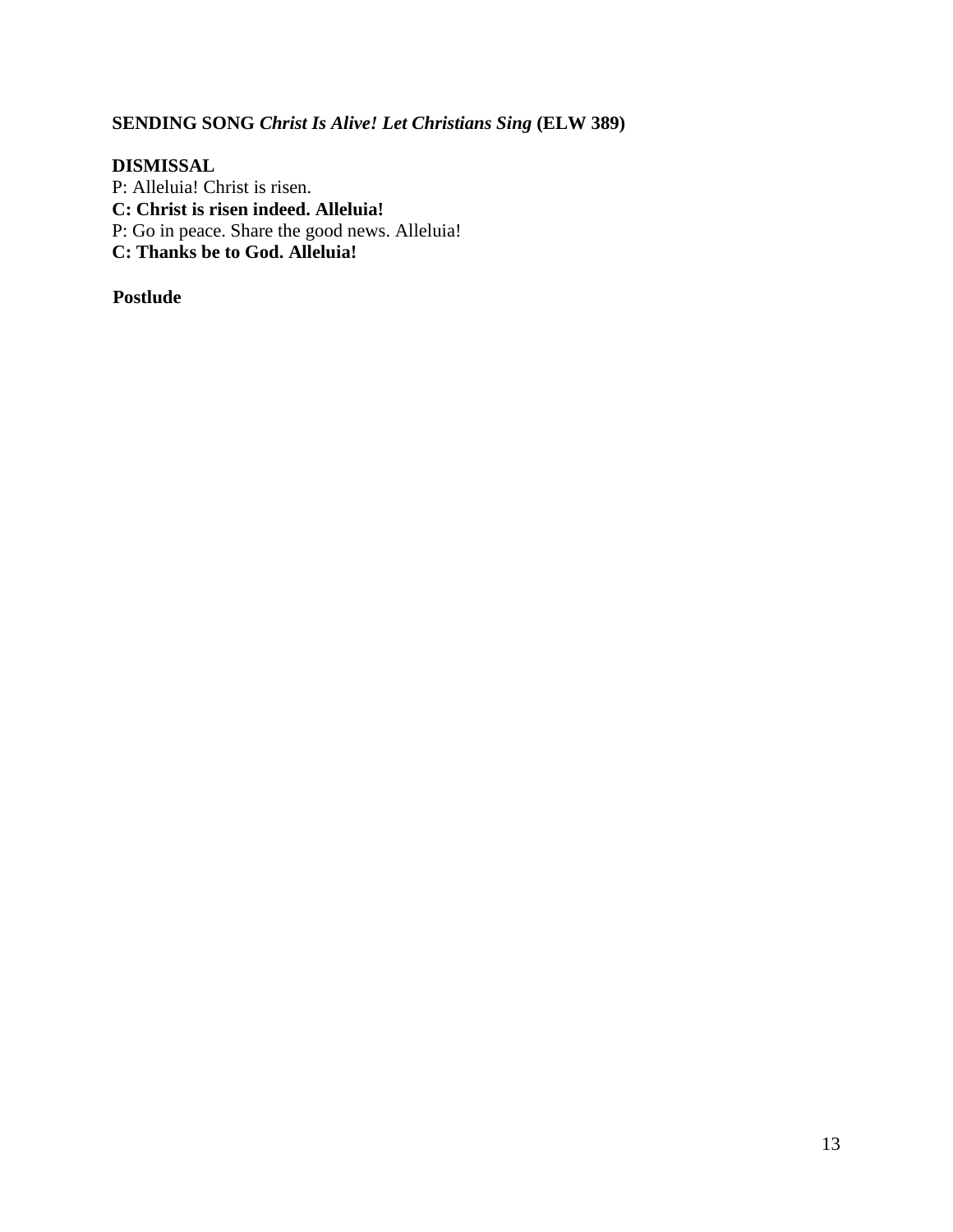## *Announcements*

Remember in prayer: Rowen Aldridge, Betty and Jim Allen, Luke Antolick, Connie Barker, Bob Braucht, Dawn Hauser, Linda and Ralph Lehman, Sara Leighow, David Mitchell, Bob and Phyllis Moriarity, Kathy Neal, Rev. Donald and Ruth Nice, Jack Rishel, Joann Rishel, Ben Saar, Jane Shaffer, Jean Ann Snyder, John Truax, Jillian Waldman, and all of our shut-ins; the safety of our military troops around the world (Mark Baier, Isaac Boring, Jade Cordrey, Paul Laidacker, Kenny Leitch, Maddison Myers, Tyler O'Neal, Adam Shaffer, Aaron Stabley, Paul St. James, Jenna White); Everyone affected by the fires on the West Coast; Family Promise and the homeless in our counties. Bishop Eaton, our Presiding Bishop; and Bishop Collins, Bishop of the Upper Susquehanna Synod. For our Companion Synod in Liberia and Ansbach-Wurzburg, Germany; our sister church, St. Wunibald in Heidenheim, Germany and for the New Love Center as it seeks to build a new food hub.

Special Thanks to this week's helpers: Lectors –Olivia Anne Eisner; Assisting Ministers -Tyson Welshans and Rich Buttoroff; Acolyte –OceAnn Green; Head Usher -Jim Ely; Teller-Shane Snyder; Bulletin sponsor -Jim and Lisa Ely; Bread Sponsor –.

Next week's helpers: Lector –Deb Heydrich; Assisting Ministers -Joyce Braucht and Carl Schaefer; Acolyte –Max Dincher; Head Usher -Jim Ely; Teller-Shane Snyder; Bulletin sponsor - Jim and Lisa Ely; Bread Sponsor –.

The altar flowers are given to the Glory of God.

The Lutheran Church **Women's Prayer Chain** is a vital ministry of St. John Lutheran. Anyone in need of prayers is asked to contact any of the following persons:

> Gloria Ely – 570-873-3597 Sarah Davidson - 570-398-0659 Joyce Braucht - 570-398-2852

#### **Giving Plus+**

Download the "Giving Plus+" app from your app store for your cell phone. Also available on our web site. Enter your email, make up a password, and walk through the choices to give the church an electronic donation by check or debit/credit card. People were asking if they could give electronically by debit/credit card.

#### **Give+ Text:**

Simply send a text message to 570-865-1101 with the amount you would like to contribute. Within a few minutes, you'll be sent a text with a link to register. Click on the link and enter your cardholder name and credit or debit card information. Once your registration is complete, you will receive a text verification and a receipt of your donation via email.

#### **Christian Education Meeting**

There will be a Christian Education meeting on Monday, April 19 at 6:00 p.m. Anyone is interested in joining our committee is encouragd to join us in the church office.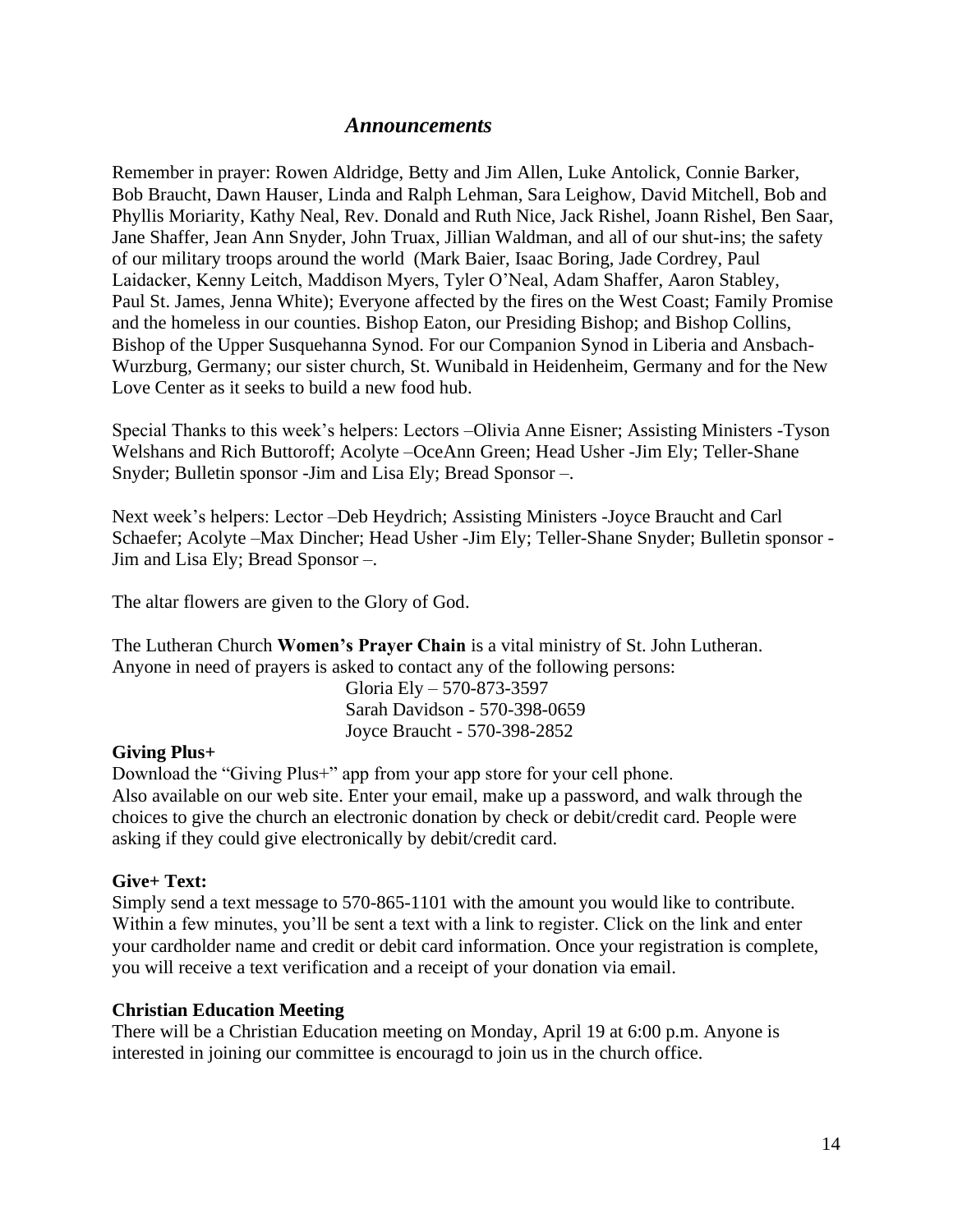#### **Women of the Church Meeting**

There will be a Women of the Church meeting following the 9:30 a.m. worship service on Sunday, May 2. The women will be discussing a fundraiser to benefit the Summer Rec Program.

### **MARRIAGE ENCOUNTER WEEKENDS SCHEDULED FOR FALL**

If your marriage has had some struggles during the Coronavirus, you are not alone! The virus has put a great deal of stress on a lot of marriages, and others just need some time away to just be a couple; so now is the perfect time to sign up to attend a Lutheran Marriage Encounter Weekend designed to renew and revitalize your marital relationship no matter whether you have been married a year or 60+ years.

The registration fee has been waived for this year, so you pay only the amount specified on the website for 2 nights in your group-rate hotel room and 5 meals for each of you. Also, scholarship funds are available for anyone in need. Simply e-mail or call us at the information below before you register.

October 1-3, 2021 -- Heritage Hotel Lancaster in Lancaster, PA--Famous for its Robin Hoodinspired restaurant, Loxleys

October 15-17, 2021 -- Hyatt Place, Pittsburgh/Cranberry--spacious modern decor guestrooms with couches--an hour north of Pittsburgh

Should complications arise, your payment is refundable up to a month before the Weekend. Weekends begin at 8 PM on Friday night and end at approximately 3 PM on Sunday. REGISTRATIONS WILL BE LIMITED, so sign up NOW while there are still openings. Simply go to: [www.GodLovesMarriage.org,](http://www.godlovesmarriage.org/) find your chosen Weekend, fill out the form, and pay the amount specified with a credit card, or print the form and mail with a check. Don't miss this opportunity to create a more intimate and joyful marital relationship! For questions, please contact Northeast US Directors of Lutheran Marriage Encounter, Fred & Julie Schamber, [fjschamber@comcast.net](mailto:fjschamber@comcast.net) or call: 724-325-3166.

# **Youth Ministry**

#### **"Grab-a-Tab"**

The youth of St. John would like to ask for donations of little tabs from beverage, soup and dessert cans. It doesn't matter what color the tab, just grab them and deliver them to the church office. This project will benefit the Ronald McDonald House of Danville. "Grab-a-Tab" program allows people of all ages to join in the effort of providing a "Home-away-from-Home" to children with cancer or other serious illnesses and their families.





## **Summer Camp**

Sign up for Summer Camp at Camp Mt. Luther. Registration forms and Camp Brochures are available please see Molly. Our Christian Education Ministry encourages all our youth to attend camp and we will pay your registration fees. Church camp is a great place to grow in your faith.